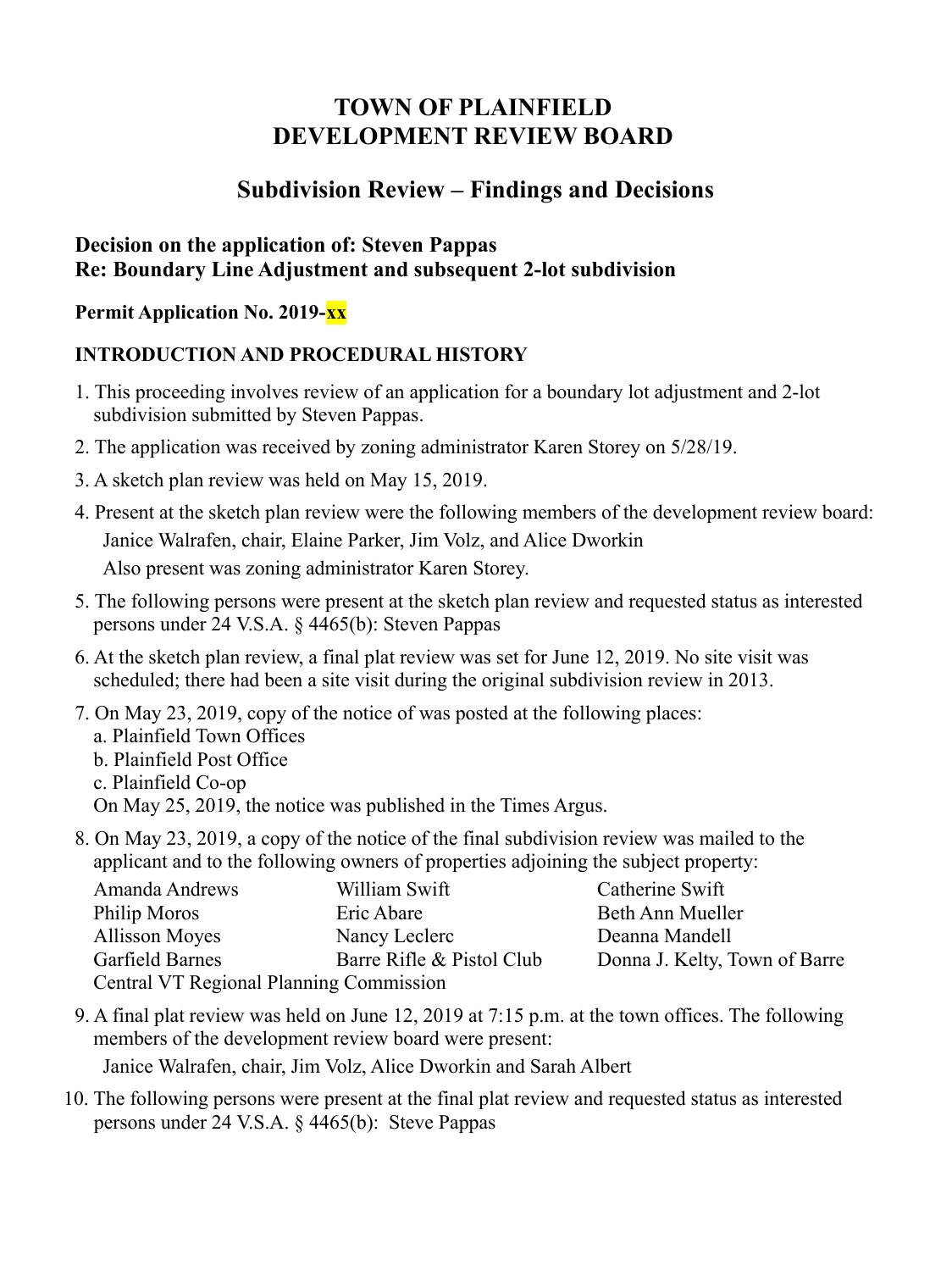### **FINDINGS**

Based on the application, testimony, and other evidence the development review board makes the following findings:

- 1. The applicant seeks approval for a boundary line adjustment between the parcel where he currently resides (Lot 1 from 2013 subdivision, tax map parcel no. 04-016.000) and the adjacent parcel (Lot 2, no. 04-016.200), which is currently occupied by Tamarack Farm. Both parcels are located in the Forest & Agricultural district.
- 2. Applicant also seeks approval for a subsequent subdivision of Lot 1 into two parcels. Lot 1 is currently 9.8 acres; Lot 2 is 20.3 acres. Applicant wants to adjust boundary line to transfer .2 acres from Lot 2 to Lot 1 so that Lot 1 will be eligible for further subdivision. The minimum lot size in the Forest & Agricultural district is 5 acres.
- 3. The application needs to be reviewed as a major subdivision according to Section 610 of the Subdivision Regulations because Lot 1 was the result of a prior 3-lot subdivision in 2013.
- 4. Approval was given for the boundary line adjustment and the DRB moved on to consider the subdivision application. Applicant seeks approval to further subdivide Lot 1 into two 5-acre parcels, one of which will contain the house where he currently lives.
- 5. The applicant has applied for an access permit from the town for the driveway for the new lot. DRB member Volz requests that language be added stating that the driveway will be constructed so that no water will drain onto town roads, potentially causing damage to them.
- 6. The state wastewater permit has been applied for; applicant submitted copies of the application.
- 7. Applicant states that all utility lines will be underground.
- 8. With regard to the building envelope, no structures are to be allowed within 100 ft of the shore of the pond.
- 9. Applicant also needs to submit an erosion control plan for the driveway and house site.